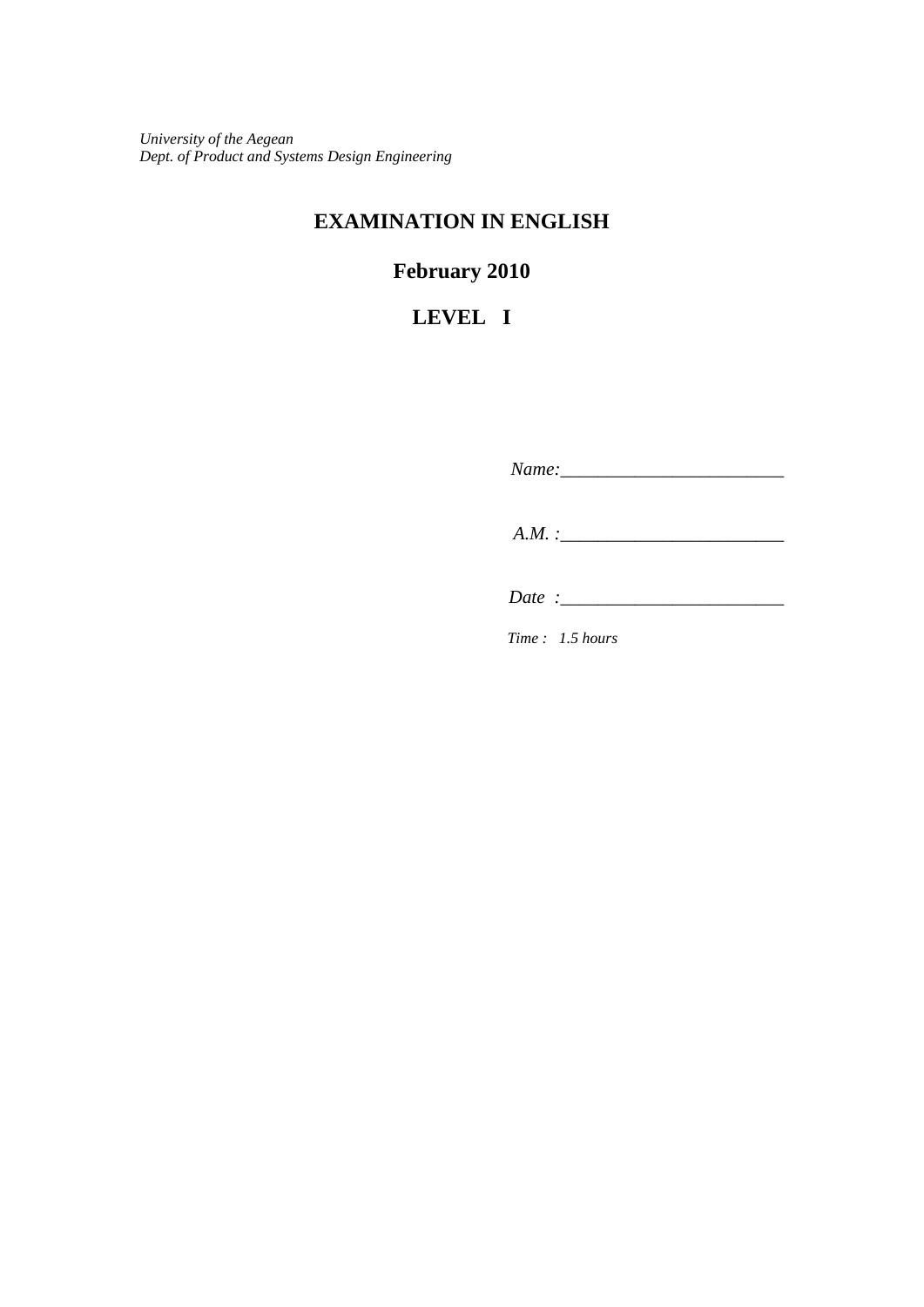**A. Name the** *items* **depicted in the following pictures and give the adjective that describes their** *shape* **where this is required.** 

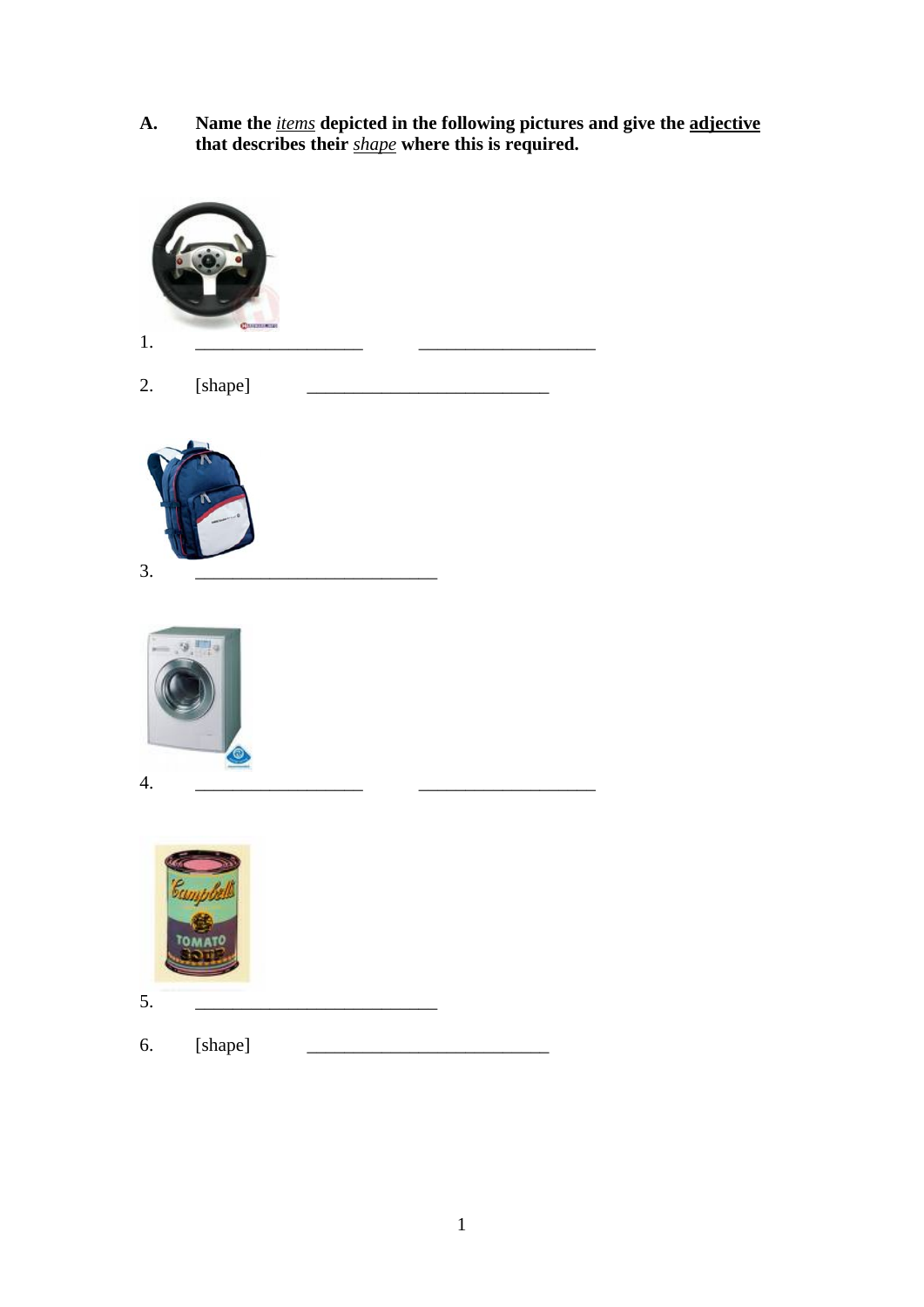









 $11.$ 

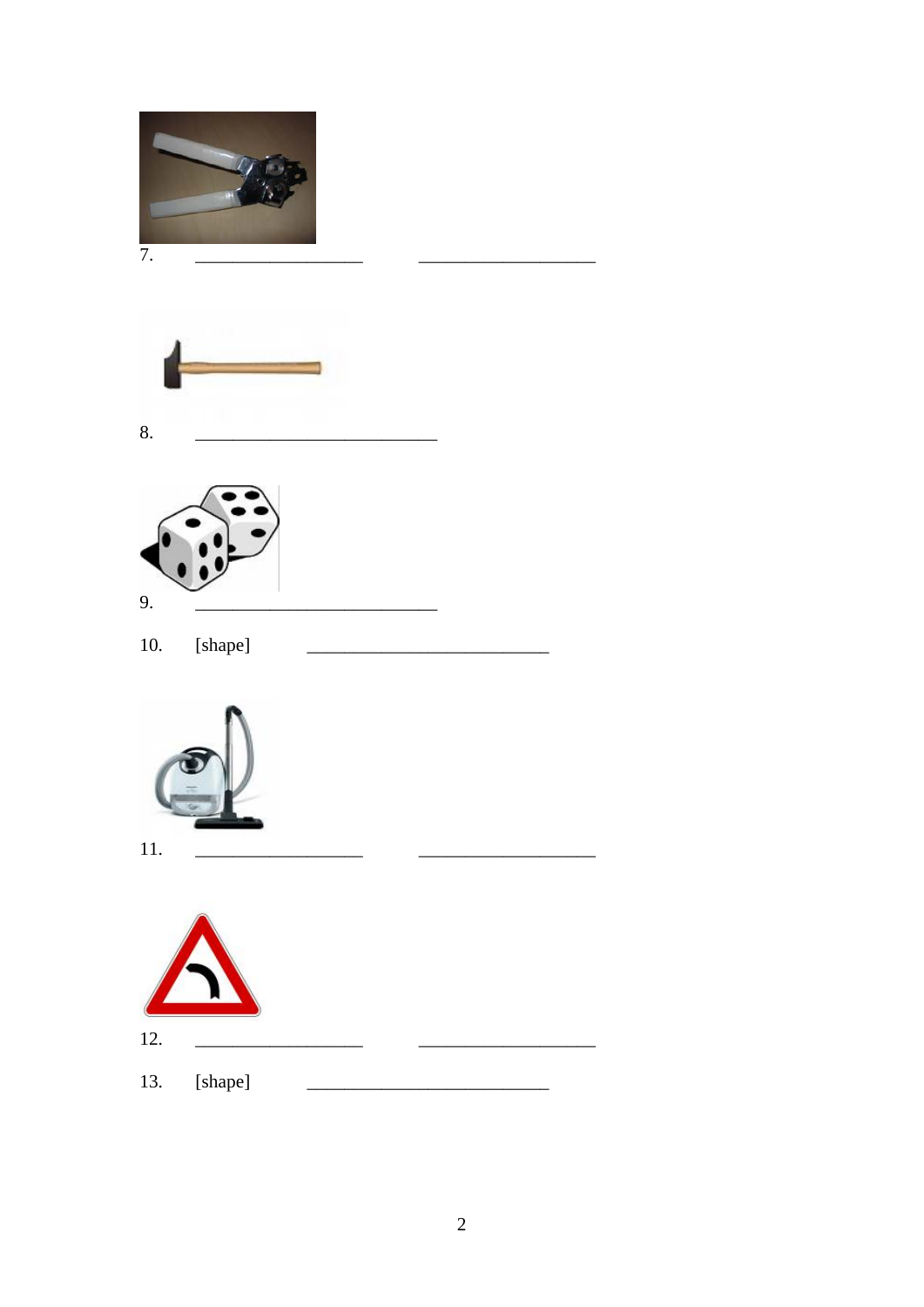

\_\_\_\_\_\_\_\_\_\_\_\_\_\_\_\_\_\_\_\_\_\_\_\_\_\_\_\_\_\_\_\_

\_\_\_\_\_\_\_\_\_\_\_\_\_\_\_\_\_\_\_\_\_\_\_\_\_\_\_\_\_\_\_\_

\_\_\_\_\_\_\_\_\_\_\_\_\_\_\_\_\_\_\_\_\_\_\_\_\_\_\_\_\_\_\_\_

\_\_\_\_\_\_\_\_\_\_\_\_\_\_\_\_\_\_\_\_\_\_\_\_\_\_\_\_\_\_\_\_

15 ps.

#### **B. Give the appropriate and specific term for** *classifying* **devices and equipment according to the definitions and related examples given below.**

- 1. a machine or piece of equipment, esp. an electrical one used in the house  *(egs.: cooker, refrigerator)*:
- 2. a piece of equipment which you use with your hands to make or repair things  *(egs.: screw driver, saw)*:
- 3. a device used for measuring speed, height, etc or for performing delicate and precise work  *(egs.: compass, microscope, speedometer)*:

 $3 \text{ ps.}$ 

- **C. With the help of the example statements given, find the appropriate terms which describe material or object** *properties* **according to the definitions below.**
- 1. able to last a long time without becoming damaged:  *[eg.: Melamine boards aren't as \_\_\_\_\_\_\_\_\_ as wood or polythene. They wear out faster and, as they do so, they can also absorb bacteria.]*
- 2. objects that can be arranged and/or stored in an ordered pile: *[eg.: One more good thing about this hi-fi system is that it's \_\_\_\_\_\_\_\_\_ , so you don't need to place each piece one next to the other, nor do you need more than one shelves.]*  \_\_\_\_\_\_\_\_\_\_\_\_\_\_\_\_\_\_\_\_\_\_\_\_\_\_\_\_\_\_\_\_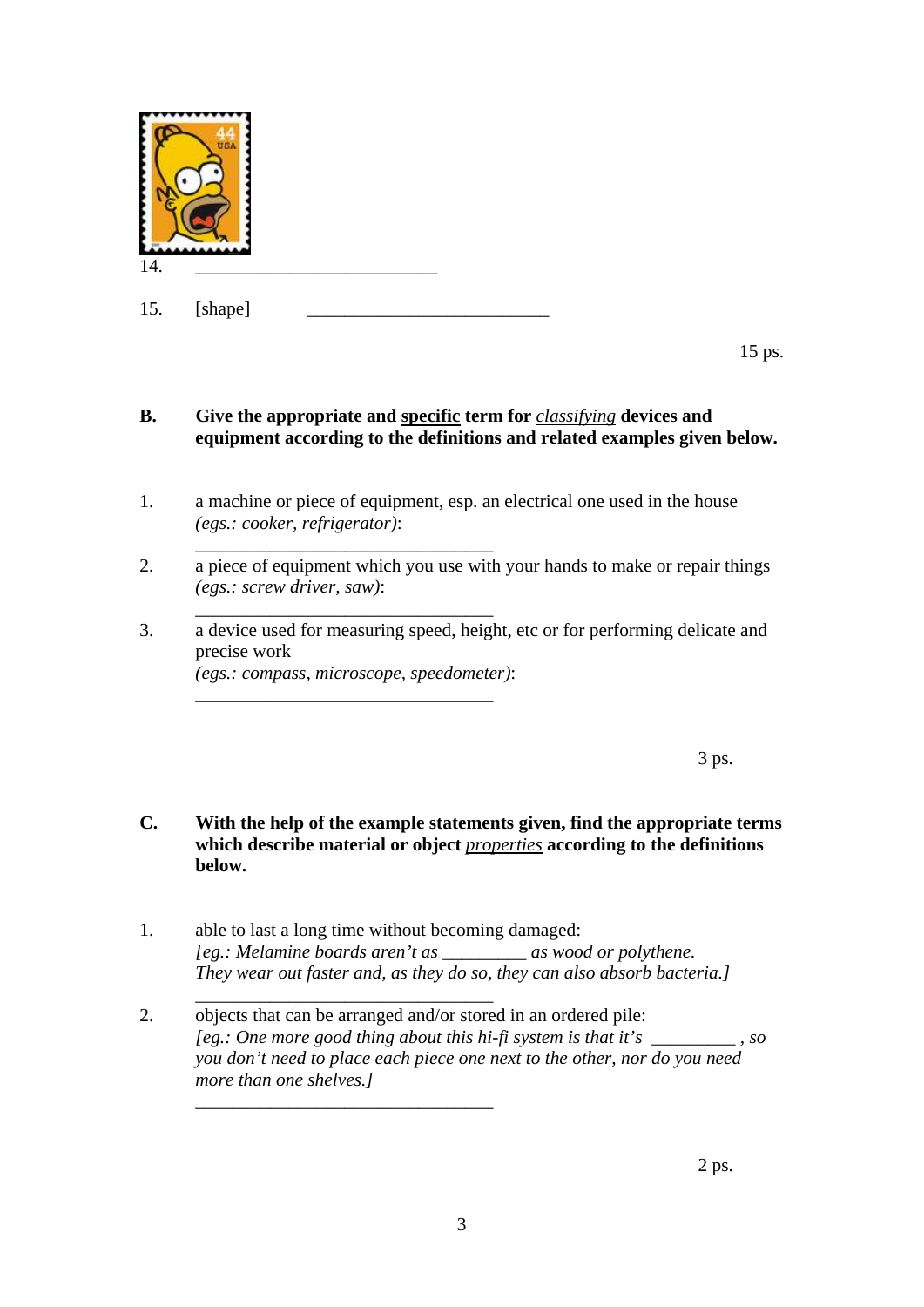#### **D. Name the following** *angles* **marked and find the words for the** *dimension*  **indicated on the fourth shape.**



**E. Express the following** *numbers* **in words, according to what is indicated in brackets.** 

**N.B.: - if any of the numbers is expressed differently in** *British and American* **English, either would be acceptable provided you indicate which language you are using! - for the** *Time***, give the conventional, analog way of telling it.** 

| 1. | [cardinal no.]     | 40.555.313 |  |
|----|--------------------|------------|--|
| 2. | [bank account no.] | 08 442200  |  |
| 3. | [time]             | 23.35:     |  |
| 4. | [time]             | $11.20$ :  |  |
|    |                    |            |  |

 $4 \text{ ps.}$